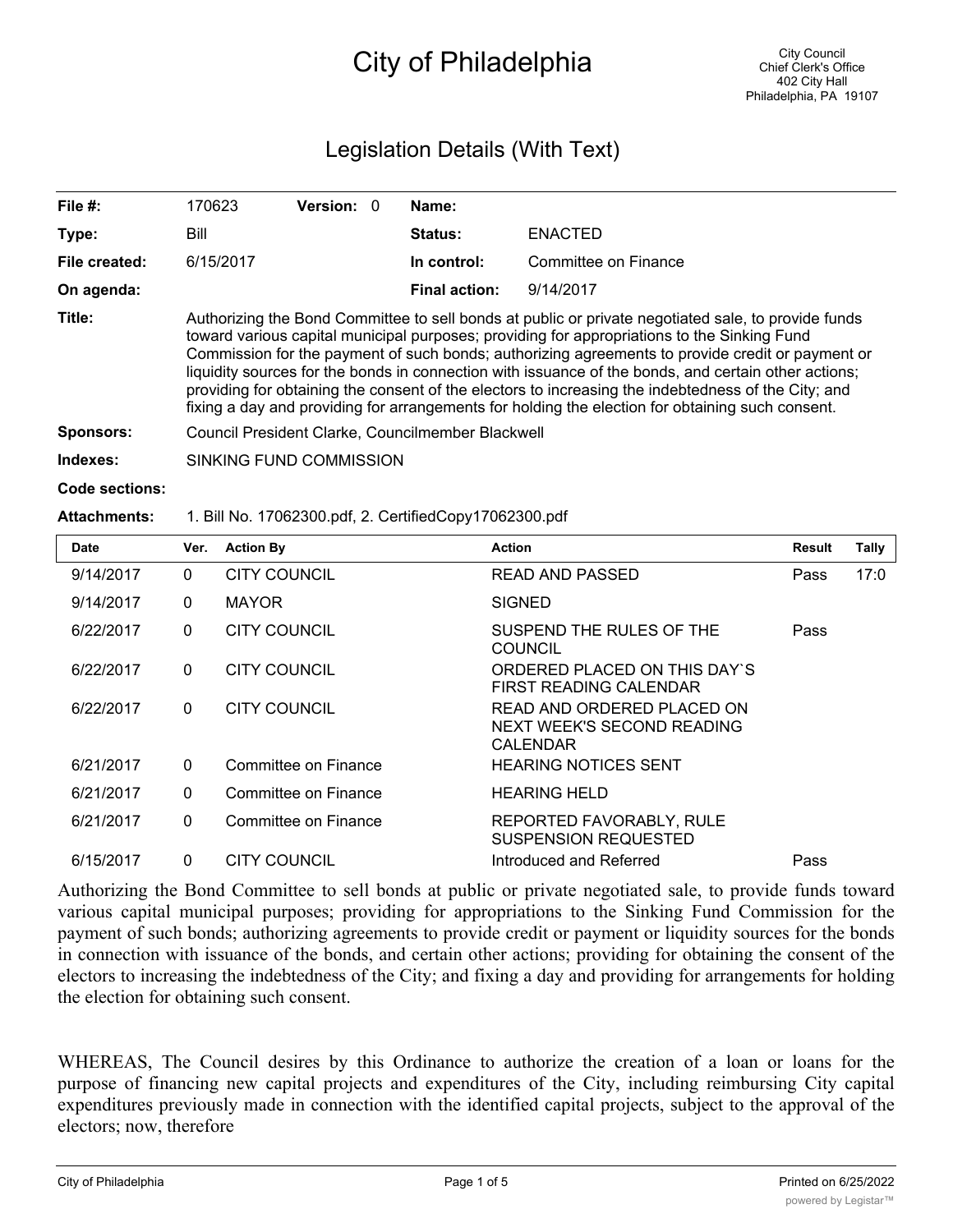## **File #:** 170623, **Version:** 0

*THE COUNCIL OF THE CITY OF PHILADELPHIA HEREBY ORDAINS:*

SECTION 1. The Mayor, City Controller and City Solicitor, or a majority of them (in this Ordinance called the "Bond Committee"), are hereby authorized on behalf of the City to borrow, by the issuance and sale of general obligation bonds of the City for the payment of which the full faith, credit and taxing power of the City shall be pledged, a sum or sums which in the aggregate, shall not exceed ONE HUNDRED SEVENTY-TWO MILLION DOLLARS (\$172,000,000.00), to be expended as provided in Section 2 of this Ordinance; provided, however, that the authority to increase the City's indebtedness as herein contained shall not be effective unless the electors shall give their consent thereto at a public election to be held on November 7, 2017 and the results of such election shall have been filed in and certified by the Office of Prothonotary. Each issue of bonds authorized by this Ordinance may be sold at a private negotiated sale, or at a public sale to the highest responsible bidder as authorized by law, at such price and upon such other terms and conditions not inconsistent with this Ordinance and other applicable law as the Bond Committee shall prescribe. The Council finds that, if a private negotiated sale is utilized, sale of all or any portion of the Bonds authorized by the Ordinance at a private negotiated sale or sales is in the best financial interest of the City.

SECTION 2. The monies raised by the loan or loans authorized by Section 1 of this Ordinance shall be used as authorized by the Act of June 15, 1915, P.L. 846, Section 1 (53 P.S. §15782) to provide capital funds for and toward the acquisition of interests in real estate, property and equipment and the extension, construction and improvement of facilities and other capital expenditures, including reimbursement of City capital expenditures, for the following purposes, and in amounts not to exceed, as follows:

| Transit                            | 4,767,309    |
|------------------------------------|--------------|
| <b>Streets and Sanitation</b>      | 23,997,918   |
| Municipal Buildings                | 95,666,840   |
| Parks, Recreation and Museums      | 32, 325, 872 |
| Economic and Community Development | 15,242,061   |
| Total                              | 172,000,000  |

Provided that, with the approval of Council, so much of the total loan or loans as it may not be practical,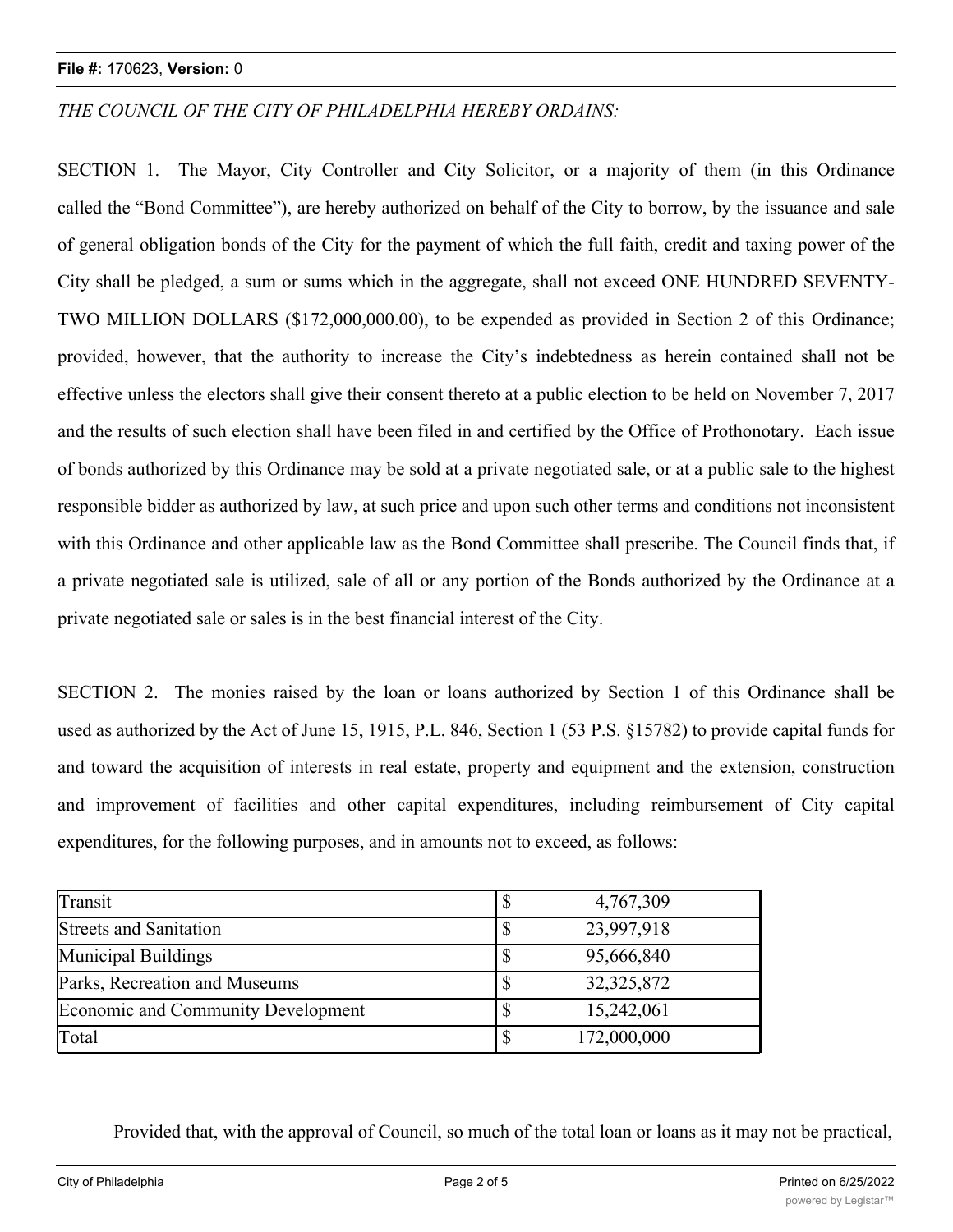advisable or desirable to use for any of the forgoing purposes may be used for any of the other purposes listed.

SECTION 3. The date of each issue of bonds authorized under this Ordinance, the determination whether to issue such bonds in different series, the maturities of such bonds or series of bonds, the provision for payments into the sinking fund created by Section 4 hereof, which payments must be in equal or graded annual or other periodic installments, commencing as to at least one series on a date not more than one and one-half (1 -1/2) years from the date of such bonds, and the other terms, conditions, provisions and details thereof, within the requirements and limitations of this Ordinance, shall be determined by the Bond Committee, or as applicable, may be specified in the purchase proposal of the successful bidder or bidders for the bonds responsive to specifications of the bidding. The bonds of each issue shall be in denominations of five thousand dollars (\$5,000) or any whole multiple thereof, and shall be in such form (including book entry securities) or combination of forms as the Bond Committee shall determine.

The bonds shall bear interest from the date thereof at prescribed rates, including variable rates (not exceeding any limitation prescribed by law) payable initially on a date not more than nine (9) months from the date of the bonds and weekly, monthly, quarterly or semi-annually or annually thereafter to maturity or prior edemption, if any; may be subject to redemption prior to maturity at the option of the City, either as a whole or from time to time in part, or be subject to mandatory redemption, on prescribed dates, at prescribed prices, not less than par, and, in respect of partial redemption, by lot or by prescribed order and within orders by lot; and shall be payable as to both principal and interest at the office of the City's Fiscal Agent in the lawful money of the United States. If bonds of any issues shall be subject to redemption prior to maturity, such redemption shall be made only after mailing notice of redemption to the registered owners of bonds at the owner's address on the registry of the Fiscal Agent not less than ten (10) nor more than forty-five (45) days prior to the date fixed for redemption.

SECTION 4. There is hereby created a sinking fund to be administered by the Sinking Fund Commission for the payment of the principal of and interest on the bonds of each issue authorized by this Ordinance. The City covenants that in each year in which such issue of bonds shall be outstanding, there shall be appropriated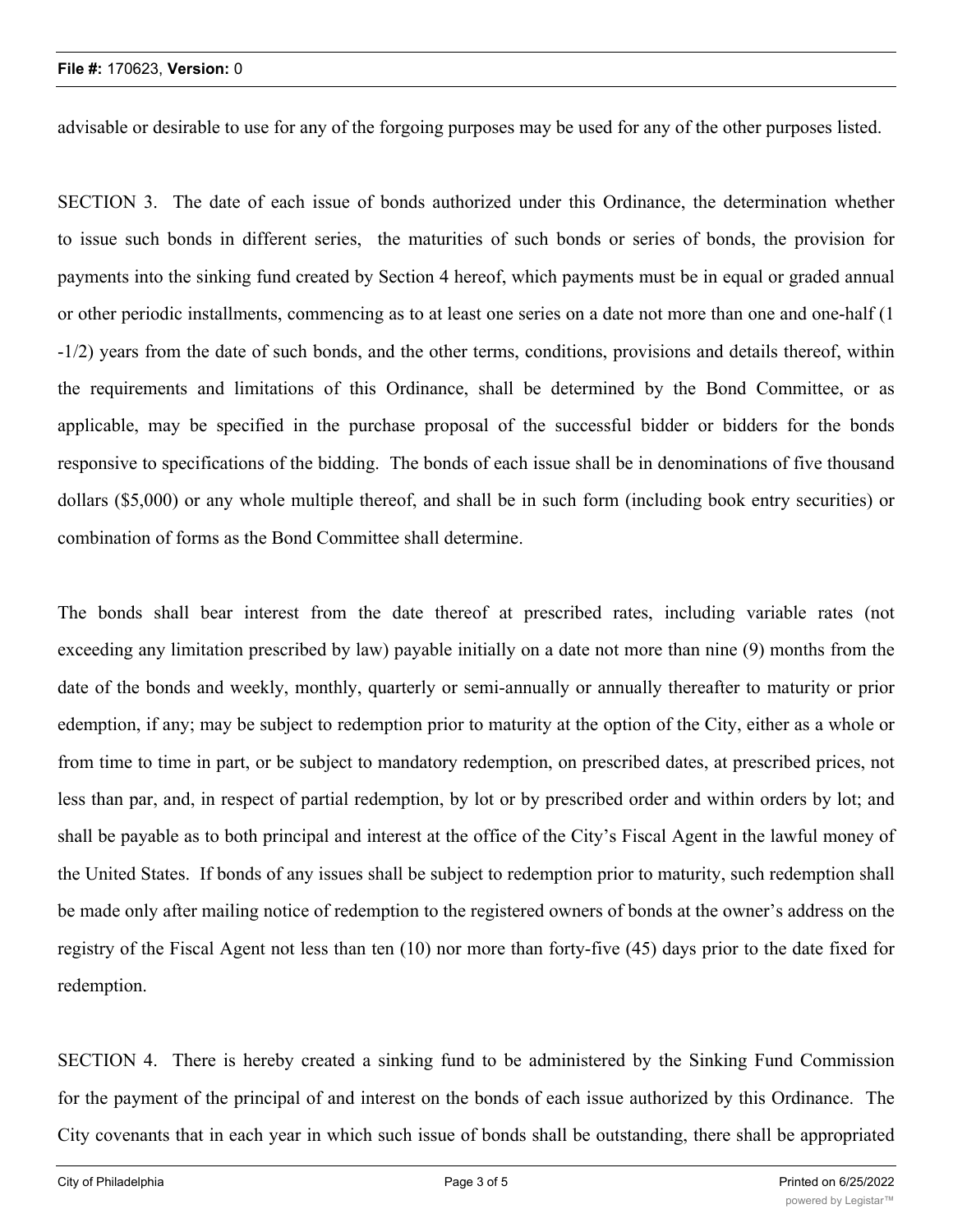from the tax and other general revenues of the City to the Sinking Fund Commission for deposit to the credit of each such sinking fund a sum at least equal to the interest on and the principal of such bonds as the same becomes due and payable. The amounts of such appropriations shall be paid over on the respective due dates of required sinking fund payments for such principal and interest. The City also covenants that, in each year the Agreements (defined in Section 5) are outstanding, it shall appropriate from the tax and other revenues of the City sufficient funds to meet its obligations as they become due under the Agreements.

The City covenants that, so long as any bonds issued by virtue of this Ordinance shall remain unpaid, it will make payments out of its sinking fund or any other of its general revenues or funds at such times and in such annual amounts as shall be sufficient for the payment of the interest thereon and the principal thereof when due, and so long as the Agreements are outstanding, it will make payments out of its general revenues or funds at such time and in such amounts as shall be sufficient to pay the City's obligations under the Agreements.

SECTION 5. The Bond Committee is authorized on behalf of the City to enter into agreements (the "Agreements") with any bank, insurance company or other appropriate entity providing credit or payment or liquidity sources for the bonds, including, without limitation, letters of credit, lines of credit and insurance in connection with the issuance of the bonds. Such Agreements may provide for payment or acquisition of the bonds if the City does not pay the bonds when due and may provide for repayment to the bank or other institution from the date of such payment or acquisition. The Bond Committee is authorized to take any and all other actions as may be necessary to effect this Ordinance.

SECTION 6. For the purpose of obtaining the consent of the electors to the increase of the City's indebtedness in the sum of ONE HUNDRED SEVENTY-TWO MILLION DOLLARS (\$172,000,000.00), as authorized in Section 1, the Council by its Clerk, shall after the passage of this Ordinance,

(i) promptly transmit to the Board of Elections a certified copy of this Ordinance; and